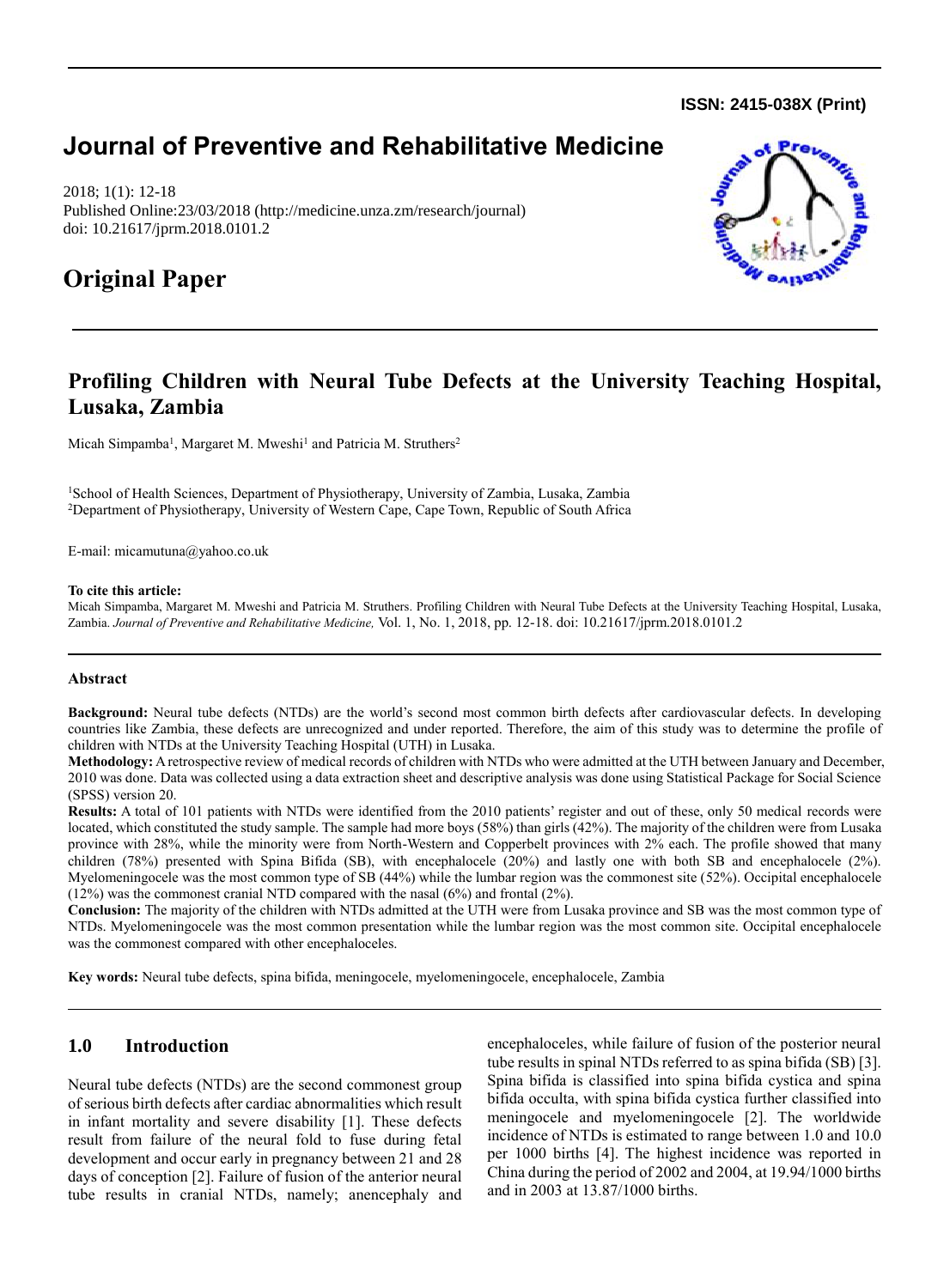A worldwide systematic review (1990-2014) on global prevalence of NTDs reported the prevalence of 11.7/1000 births in Africa [7]. In low and middle income countries such as those in Africa, the prevalence of NTDs may even be higher [8]. In Zambia, a retrospective review of congenital anomalies at a tertiary hospital in Ndola district found CNS congenital anomalies to be the most common (40%) [9]. Hospital based prevalence and incidence rates which are common practice of reporting prevalence and incidence rates in most low and middle income countries may not reflect the actual prevalence. Neural tube defects are reported to cause approximately 88,000 deaths globally (in 2012) and 8.6 million disability adjusted life years [7]. Among all the NTDS, anencephaly is the most lethal, and therefore incompatible with life, with most affected pregnancies resulting in stillbirths and live births dying shortly after birth [3]. Meningocele and myelomeningocele are compatible with life and constitutes about 95% of spinal NTDs [2]. Myelomeningocele is the commonest complex form of NTDs with most survivors living with severe lifelong disabilities [8, 10].

According to Burton and colleagues [11], about 70% of myelomeningoceles are in the lumbar or lumbosacral regions while the less common sites are cervical, thoracic and sacral regions [11]. Most studies in sub-Saharan African countries have reported the lumbosacral region to be the commonest site for spinal NTDs [12, 13]. For encephaloceles, the commonest site is the occipital region and this is consistent with Burton [11] who observed that 75% of encephaloceles are on the occipital region.

The causes of NTDs are multifactorial, involving complex interactions between genetic and environmental factors, with folic acid deficiency being the major risk factor [2, 14]. Despite the complex nature of the epidemiology of NTDs, advances in research have resulted in evidence based preventive and therapeutic measures against these defects [15]. Preventive measures involve the use of periconceptional folic acid during childbearing years while therapeutic measures involve in utero repair of SB for the unborn child, resulting in significant outcomes for the child [15]. Postnatal management involves surgery to close the lesion immediately after birth, while subsequent surgeries may be required for tethered spinal cord, hydrocephalus and other orthopaedic and neurological problems [14].

Closure of the open myelomeningocele is advisable within 24 hours, or 48 hours at most, as closure beyond this period results in infection of the defect [16]. Besides reducing infection rates, other reported advantages of early surgery for myelomeningocele include low incidence of preoperative myelomeningocele rupture, low incidence of postoperative dehiscence, lower proportion of ventriculoperitoneal shunt and a lower incidence of one year neurodevelopmental delay [17]. Despite the advances made in prevention and management of NTDs, African countries still lag behind with most countries experiencing challenges related to prevention and management. Furthermore, the health care services for children with NTDs are often more costly and may not be affordable for most families from developing countries who are mainly from low socioeconomic background [18]. Besides the cost of care involved with NTDS, children in developing countries face many other challenges such as harsh social economic conditions, harmful taboos, religious beliefs, and inadequate medical personnel and facilities, which all lead to late presentation of patients for appropriate health care [13]. Additionally, surgical services in most developing countries are only found in big cities making it difficult for the poor rural communities to access the services [19]. This may result in late presentation for surgery, high mortality rates and severe secondary complications for those who survive [8].

Despite all the challenges associated with management and prevention of NTDs in developing countries, these anomalies are unrecognised and underreported in most sub-Saharan African countries [12]. In Zambia, children who are born with NTDs from any part of the country are supposed to be transported to Lusaka if they require surgical management. This could be because surgical repair and shunting for NTDs is only done in Lusaka at the University Teaching Hospital (UTH) and Beit Cure Hospital, a private hospital. Therefore, the aim of this study was to report on the clinical profile of children with NTDs who were managed at the UTH in Lusaka, Zambia during the period of January to December, 2010.

# **2.0 Methodology**

### *Study Design*

A descriptive retrospective design was used to review records of children with NTDs who were admitted to ward D01 from January to December 2010. Ward D01 is a paediatric surgical ward at UTH. The UTH is a tertiary level hospital in Lusaka, the capital city of Zambia. This is a national centre which receives referrals from all parts of the country and also acts as the principal training institution for almost all health and allied disciplines.

### *Population and Sampling*

The study population included all the 101 medical records of children with NTDs who were admitted during the period under review. This population was identified using the admission register. Before data extraction from individual patients' medical records, a list of names and file numbers for all patients with NTDs who were admitted in the year 2010 were generated from the admission register. Using this list, a search for individual patients' files was conducted and only 50 medical records were found, as it was learnt that some parents went home with the children's medical records.

#### *Procedure of data collection*

Ethical clearance for the study was obtained through written permission from the Senate Research Ethics Committee of the University of the Western Cape and the University of Zambia Research Ethics Committee. Permission to carry out the study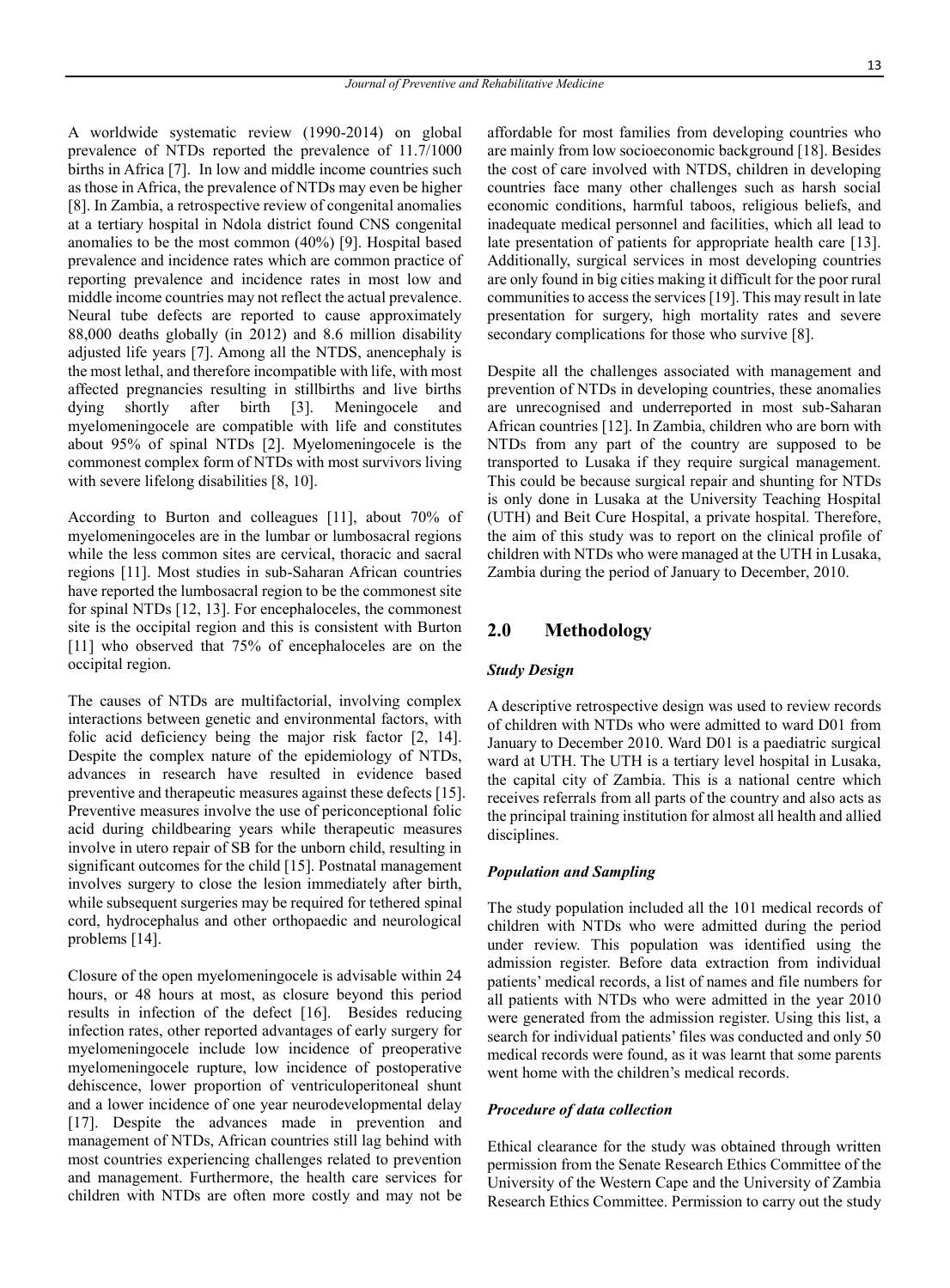at the UTH was granted by the UTH management.

Data collection was done using a data extraction sheet that was developed based on research objectives, the researcher's experience and information from literature on similar studies [20, 13]. Information recorded on the data capturing sheet was entered in SPSS (version 20.0) software for analysis. Data analysis consisted of descriptive and inferential statistics and presented in frequency tables. Associations between variables were tested by chi-square. These associations included the following variables: province of referral and type of NTD, type of NTDs and neurological status; and type of NTDs versus associated impairments. The level of significance was set at p< 0.05.

# **3.0 Results**

The results of this study are presented under demographic characteristics, type of NTDs, site of lesion, neurological impairments, associated impairments, radiological investigations, surgical management, and complications of management and follow up visits.

## **Demographic Characteristics**

Table 1 shows the distribution of the children according to province of referral. The majority of children were referred from Lusaka province (28%). The gender distribution for the study sample was 29 (58%) males and 21 (42%) females. The age distribution ranged from one day old to 48 months with the majority (80%) aged between one day to one month ( $n =$ 40). All children referred from Lusaka Province were aged between one day and one month. Chi-square tests showed a significant relationship between province of referral and age of child on admission ( $p = 0.0001$ ).

## *Types of neural tube defects*

The profile showed that 39 (78%) children with NTDs presented with SB, 10 (20%) with encephalocele and 1 (2%) had both SB and encephalocele. Myelomeningocele was the most common type of SB with 22 children (44%). Of the 10 (20%) children who had encephalocele, occipital encephalocele was the commonest with 6 (12%) compared with nasal which had  $3(6%)$  and frontal with 1 (2%). Chi square tests showed no association between type of NTD and sex of the child ( $p = 0.232$ ). There was no significant association between type of NTD and province of residence (p  $= 0.172$ .

## *Radiological investigations*

Ultrasound was the most common radiological investigation done (80%) while, MRI (2%) was the least used radiological investigation as shown in table 2. CT scan was done in 8% and the other 10% of medical records had no notes on radiological investigations and therefore were reported as not done.

# *Site of neural tube defect*

Table 3 shows the distribution of children with NTDs according to the site of the NTD. The lumbar region was the commonest site (52%) for spinal lesions (SB) while the occipital region was the common site for cranial defects.

# *Neurological impairments*

Figure 1 shows neurological impairments of the children with NTDs in the study sample. The most common neurological impairments recorded in the patients' files where incontinence and paraplegia. From this sample  $(n = 50)$ , the distribution of neurological impairments was as follows: 23 patients had paraplegia, and out of these 15 had incontinence also and one patient had incontinence only. Furthermore, the results showed that 15 patients had no neurological impairments and 11 patients had no records on neurological deficits. Chi square tests shows a significant association between type of NTD and neurological impairment ( $p= 0.0001$ ).

# *Associated impairments*

Figure 2 shows the distribution of associated impairments according to the type of NTDs. The most common associated impairment was hydrocephalus (74%) which was either present as the only impairment or in association with other congenital and chromosomal anomalies. Apart from two children, whose status was unknown, all children with myelomeningocele (44%) had either hydrocephalus or a combination of hydrocephalus and clubfeet. The chi-square tests did not show any significant relationship between type of NTDs and associated impairments ( $p = 0.086$ ).

## *Surgical management*

Figure 3 shows the distribution of surgical management among the children. Surgical management consisted of repair of the defect (20%), insertion of a shunt only (28 %) or both the repair of the defect and the insertion of a shunt (22%) and 30% of the children did not undergo any surgical management. The ventriculoperitoneal shunt (VPS) was the type of shunt that was used for all the children who had shunt insertion.

## *Complications*

The majority of the children (50%) had some form of complications compared to those without (48%), while 2% of the records were not clearly stated. Among those with complications, wound infection was the most common complication (40%) while the others were wound infection with blocked shunt  $(6\%)$ , blocked shunt only  $(2\%)$  (Giving a total of 8% with blocked shunt) and meningitis (2%).

## *Follow up visits*

Table 4 shows that the majority (66%) of the children had no follow up notes in their medical records. Furthermore, even for those children who had follow up notes, most of them had less than three (3) follow up visits recorded in their medical records.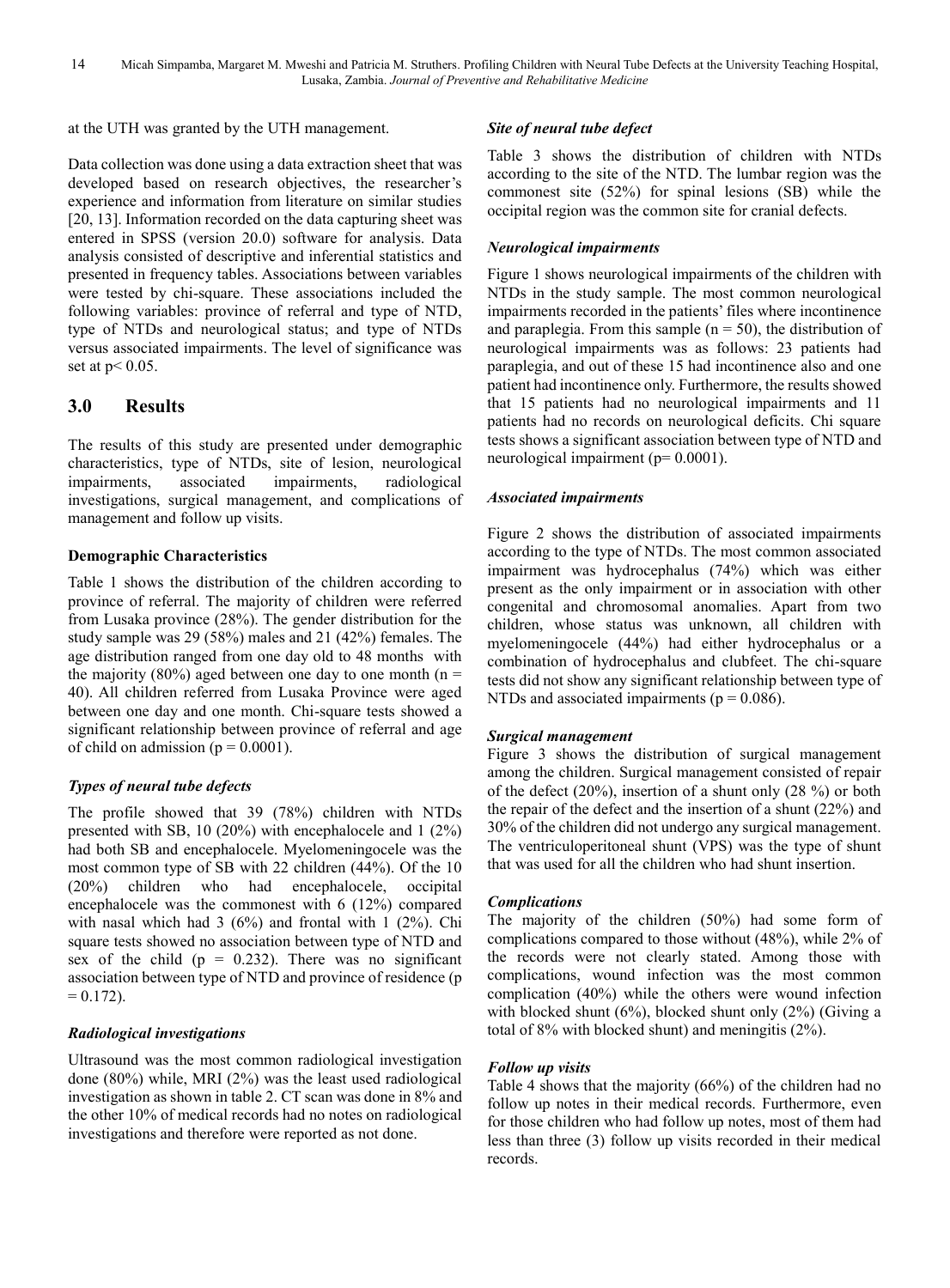*Table 1. Distribution of study sample according to province of referral (n=50)*

| <b>Province</b>      | Frequency (n)  | Percentage $(\%)$ |
|----------------------|----------------|-------------------|
| Lusaka               | 14             | 28%               |
| Southern             | 6              | 12%               |
| Central              | $\overline{7}$ | 14%               |
| Eastern              | 5              | 10%               |
| Western              | 8              | 16%               |
| North $-$<br>Western | 1              | $2\%$             |
| Northern             | 5              | 10%               |
| Luapula              | 3              | 6%                |
| Copperbelt           | 1              | 2%                |
|                      | 50             | 100%              |

*Table 3. Distribution of Neural Tube Defect according to site (n=50)*

| <b>Site of NTD</b> | Frequency (n) | Percentage<br>(%) |
|--------------------|---------------|-------------------|
|                    |               |                   |
| Spina bifida       |               |                   |
| Lumbosacral        | 10            | 20.0              |
| Lumbar             | 26            | 52.00             |
| Cervical           |               | 2.0               |
| Thoracolumbar      |               | 2.0               |
| Sacral             | 1             | 2.0               |
| Encephalocele      |               |                   |
| Occipital          | 6             | 12.0              |
| <b>Nasal</b>       | 3             | 6.0               |
| Frontal            |               | 2.0               |
| Occipital/Lumbar   | 1             | 2.0               |
| <b>Total</b>       | 50            | 100.0             |

*Table 2: Radiological investigations (n=50)*

| <b>Radiological investigation</b> | <b>Frequency</b> (n) | Percentage $(\% )$ |
|-----------------------------------|----------------------|--------------------|
| Cranial Ultrasound                | 40                   | 80%                |
| CT Scan                           | 4                    | 8%                 |
| <b>MRI</b>                        |                      | 2%                 |
| No radiological investigation     | 5                    | 10%                |
| <b>Total</b>                      | 50                   | 100                |





*Figure 1. Neurological impairments* 



*Figure 3. Surgical Management* 

*Table 4: Number of follow up visits for children with NTDs (n=50)*

| <b>Follow up visits</b>                  | <b>Frequency</b> (n) | Percentage (%) |
|------------------------------------------|----------------------|----------------|
| No follow up notes                       | 33                   | 66%            |
| 1 follow up visit                        | $\overline{4}$       | 8%             |
| 2-3 follow up visits                     |                      | 14%            |
| Above 3 follow up visits                 | 4                    | 8%             |
| Referred to<br>another<br>hospital (BCH) | $\mathfrak{D}$       | 4%             |
| <b>Total</b>                             | 50                   | 100            |





*Figure 2. Associated Impairments*

### **4.0 Discussion**

The aim of this study was to determine the profile of children with NTDs at a tertiary hospital in Zambia. The profile included demographic characteristics, prevalence of NTDs, types of NTDs, site of the NTD, neurological status of the affected children, complications associated with NTDs, surgical management and follow up visits.

Data on the profile of NTDs in developing countries like Zambia is very scanty and where available, it is restricted to hospital based studies. The majority of children in this study where referred from Lusaka province. However, contrary to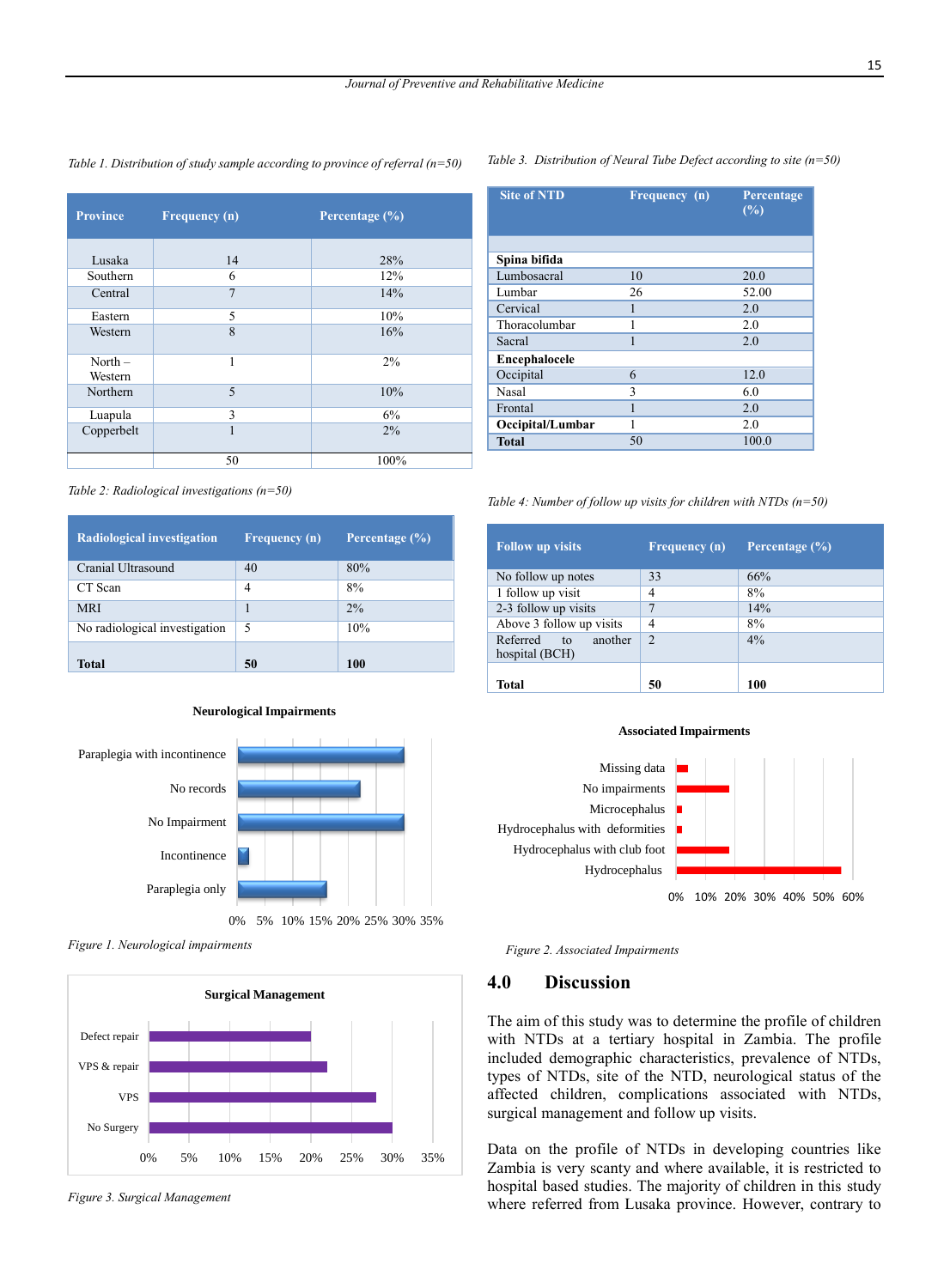this, a retrospective record review which was done at UTH and Beit Cure hospitals in Zambia between 2001 and 2010 found the majority of children with SB to have come from Southern province [20]. This could perhaps be because the earlier study covered nine years and also included children from Beit Cure Hospital that had an outreach program in the Southern Province of the country. The authors of this study attributed this to environmental predisposing factors related to the rock stratum and geological pattern in the Southern province of Zambia which is in line with assertions by Wang et al [22]. In the current study, the high prevalence of children with NTDs in Lusaka could be attributed to geographical accessibility as reported in another study which was done in Cameroon where the majority of the patients (66%) came from within the city of Yaounde where the hospital was based [21]. Geographical accessibility is one of the dimensions of access that has been reported to favour people living in urban areas compared to those living in rural areas [23].

While findings on age at presentation are similar to some studies done in some African countries, there are other studies within Africa whose findings were contrary to this study. Studies reporting similar findings include a one year prospective study conducted in a Nigerian neurosurgical unit, which reported the age at presentation to range from two days to 60 months with a mean age of between 5.8 to 11.47 months [12]. On the contrary, a retrospective medical record review that was done in Cameroon (2000-2006) reported that about 44.13% of children presented on the first day of life with only 7.25% presenting between the first week and fourth week of life [20]. The age on admission for children with NTDs is an important factor in determining the outcome of the management. Surgical closure for open NTDs should be done within 36 to 72 hours after birth to minimise the risk of CNS infection and improve the neurological outcome [24].

The male predominance in the current study is consistent with findings from another study done in Zambia [25] and other similar studies in some African countries such as Nigeria [11] and Cameroon [19]. Contrary to these findings, other studies done in Africa and other regions have reported female predominance among children with NTDs [26, 27, 28, 29]. There are many theories that are used to explain the gender variations among children with NTDs. One assertion is that female children are more likely to have cranial NTDs than spinal defects [30]. This is supported by findings from some studies done in Africa which reported higher frequency of cranial defects in females than males [26, 27]. However, the current study found more males  $(n = 9)$  than females  $(n = 2)$ among children who had encephalocele.

The high prevalence of myelomeningocele in this study was also reported in another retrospective study done in Zambia between 2001 and 2010 at the University Teaching Hospital and Beit Cure Hospital where 61% of SB cases where myelomeningocele [25]. Other studies done in both African and non-African countries have reported myelomeningocele as the most common type of NTD [31, 30, 20]. Although this study did not report any case of anencephaly, there are other studies which reported more cases of anencephaly than

encephalocele in countries such as Iran [32], Texas [31] and Sudan [26]. All these studies which reported high incidences of anencephaly were characterised by high mortality rates among live births, foetal deaths and abortion rates because anencephaly is incompatible with life. It is for this reason that we cannot rule out the availability of cases of anencephaly in Zambia because most of these children are unlikely to reach tertiary level hospitals.

Findings from this study regarding the lumbar region being the commonest site for SB are consistent with the previous findings in Zambia by Mweshi and colleagues [25] in which 60% of defects were in the lumbar region. Similar findings have also been reported in studies done in Cameroon [20] and Kenya [31]. However, other studies in this area have reported the lumbosacral region to be the commonest site for SB (34, 35, 36]. The level of the SB is an important factor in determining neurological status and functional independence among patients with SB [37]. The occipital region as a common site for encephaloceles is also consistent with findings from other studies including those done in Uganda [38], Nigeria [12] and Alabama [39].

Hydrocephalus was the commonest associated impairment reported in the current study (74%) and was also more associated with myelomeningocele. These findings are supported by Sinha et al [40] who noted that about 80-90% of children with myelomeningocele have hydrocephalus. Furthermore, Warf [41] observed that about half to two thirds of children with myelomeningocele require treatment for hydrocephalus and about one third of those with encephalocele will require management for hydrocephalus.

The commonest radiological investigation done among children in the current study was cranial ultrasound which was done in 80% of the children. The use of cranial ultrasound has been recommended for use in developing countries because it is fast, easy to use, feasible, practical, cost-effective and an efficient technique [42]. In addition, Adeleye and colleagues [12] noted that cranial ultrasound is one of the most convenient and affordable methods for detection of foetal NTDs as well as early diagnosis of hydrocephalus in infants born with NTD.

Surgical management involved closure of the lesion only, shunt only, or both shunt and closure of the lesion and 70% of children underwent surgery. The other 30% did not undergo any surgical management as most of them who had infected lesions were sent home and their mothers advised to return on given dates. This study did not report on whether the children who had both shunting and closure of lesion had either staged or simultaneous surgery. Literature on surgical management of children with NTDs indicates that there are variations in the surgical management with some authors supporting simultaneous surgery while others go for staged surgery [40, 34]. According to Margaron and colleagues [43], simultaneous surgery may not be possible for most children in African countries because of the late presentation which is characterised by infected wounds and therefore poses a high risk of shunt malformation.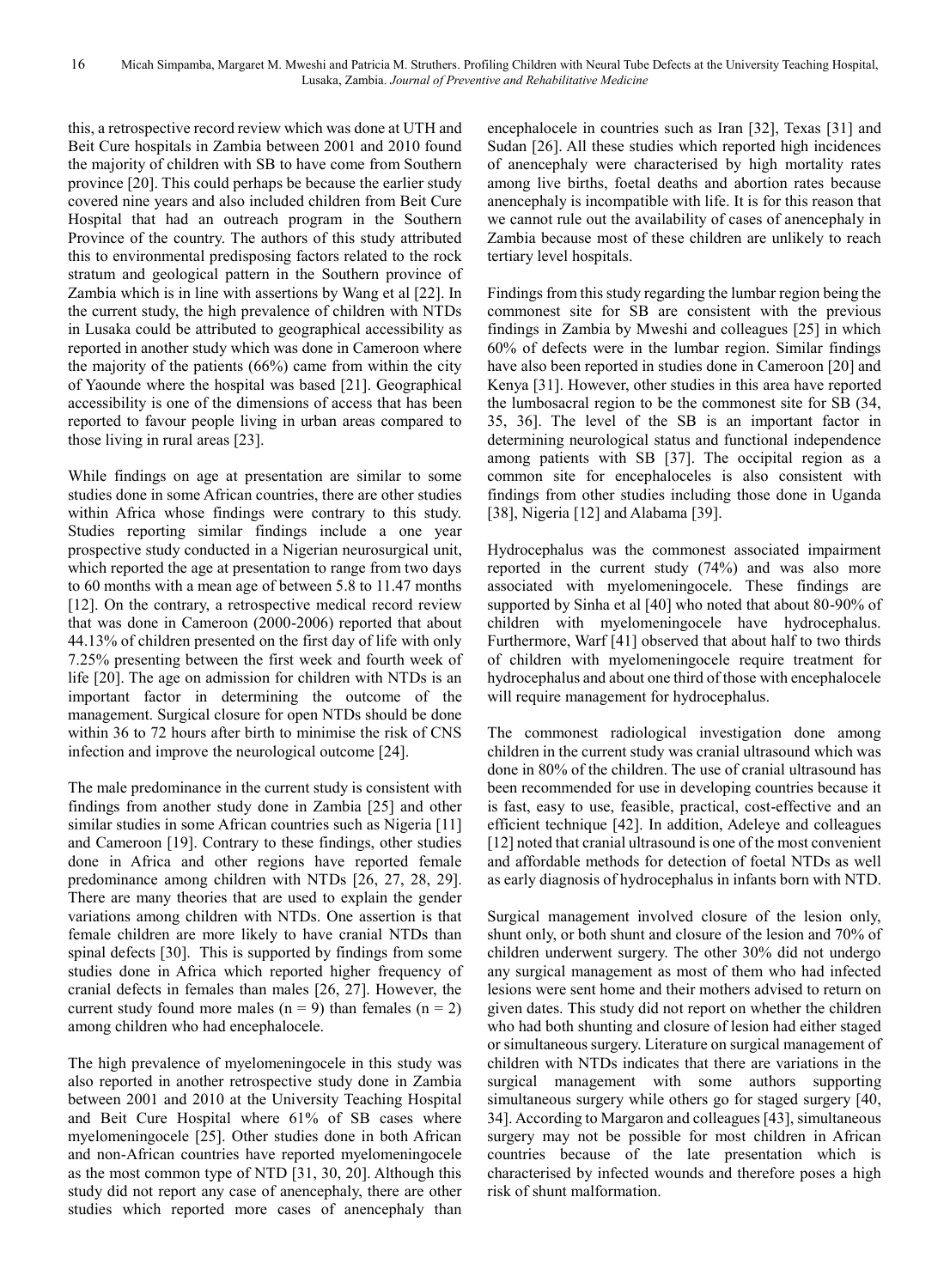Wound infection was the commonest complication reported in the study. The presence of complications in the study may be an under estimation because over  $66\%$  (n = 33) of the medical records had no follow up notes after the initial discharge despite the records indicating the need for follow up. Wound infection, which is a common observation in most studies done in Africa [35,13] is associated with delayed closure of the defect which is a consequence of the late presentation of children. The low incidence of children presenting with meningitis (2%) in the current study has also been reported in other studies [20, 44]. The low incidence of shunt malfunction (8%) could be attributed to the fact that most children who presented with wound infection were discharged for wound cleaning without any surgical intervention. This is in line with the recommendation to delay shunting for children with infected wounds by first putting them on antibiotics and wound cleaning for at least a week before surgery [43].

The lack of follow up notes in 66% of medical records in the current study is consistent with findings by Mweshi and colleagues [25] who reported that 81% of the patients were lost to follow up. The lack of follow up on children with NTDs has been reported in studies done both in Africa and elsewhere [34, 20, 44]. This could be associated with geographical accessibility, affordability and acceptability of health care services. Follow up visits for children with NTDs have been reported to have a bearing on survival rates of these children. According to Warf and colleagues [35], it is important to note that despite providing competent and evidence based initial management of children with NTDs, their survival largely depends on adequate follow up management. It is extremely important to encourage follow-up programs in Zambia for such could help prepare children to participate in chores expected of them regardless of their physical status [46].

#### **Study limitations**

Limitations of medical record reviews include incomplete or missing data in medical notes, difficulty interpreting or verifying documented information and variability in quality of documentation among health personnel [45]. The strategies used in the development of the data capturing tool ensured that such limitations were minimised. Other limitations included the inability by the researcher to locate 51 medical records, and of the 50 that were located, about half of them had no follow up notes.

#### **Conclusion**

The profile of children with NTDs at UTH shows that the majority of children were from Lusaka province and most children were admitted between three days and one month after birth. SB was the most common type of NTDs, and among these, those with myelomeningocele were the majority. Hydrocephalus was the most common associated impairment while wound infection was the most common complication. The majority of medical records had no follow up notes. The findings from this record review suggest that management of children with NTDs in Zambia is faced with challenges such as late presentation, wound infection and loss to follow up management. This is consistent with literature which indicates that developing countries have higher incidences of children with NTDs and yet are faced with many challenges related to prevention and management.

### **Recommendations**

The high prevalence of wound infection and loss to follow up indicates the challenges with accessibility of specialty services for children with NTDs in Zambia. In order to improve the health care delivery for these children, there is need for the government to provide transport to these children during first referral as well as follow up management. There is also need to consider follow up management through community based rehabilitation programmes as this would ensure many children access to follow up management. Furthermore, the outcome of patients who are lost to follow up is also not known and therefore there is need for research in this area so as to determine the outcome of these patients.

#### **Acknowledgements**

The authors would like to thank Management at the University Teaching Hospital for allowing the study to be conducted there. Appreciation also goes to the nursing officer in-charge of Ward D01 and the records clerk for making it possible to access the patients' records.

#### **References**

- 1. Rofail D, Maguire L, Heelis R, Colligs A, Lindemann M, Abetz L. The impact of spina bifida on caregivers. Neurology and Therapy. 2012; 1(1): 1-12. [doi.10.1007/s40120-012-0004-8.](http://dx.doi.org/10.1007/s40120-012-0004-8)
- 2. Salih MA, Murshid WR, Seidahmed MZ. Classification, clinical features, and genetics of neural tube defects. Saudi medical journal. 2014; 35(12): 5-14.
- 3. Yi Y, Lindemann M, Colligs A, Snowball C. Economic burden of neural tube defects and impact of prevention with folic acid: a literature review. *European journal of pediatrics*. 2011; *170*(11): 1391-1400.
- 4. Au K, Ashley-Koch K, Northrup H. Epidemiologic and genetic aspects of spina bifida and other neural tube defects. *Developmental Disabilities Research Review*. 2010; 16(1): 6-15. doi:10.1002/ddrr.93.
- 5. Gu X, Lin L, Zheng X, et al. High prevalence of NTDs in Shanxi Province: a combined epidemiological approach. *Birth Defects Research Part A: Clinical and Molecular Teratology*. 2007; *79*(10): 702-707.
- Li Z, Ren A, Zhang L et al. 2006. Extremely high prevalence of neural tube defects in a 4‐county area in Shanxi Province, China. Birth Defects Research Part A: Clinical and Molecular Teratology. 2006; 76(4): 237-240.
- 7. Zaganjor I, Sekkarie A, Tsang BL, et al. Describing the Prevalence of Neural Tube Defects Worldwide: A Systematic Literature Review. *PloS one*. 2016; *11*(4), p.e0151586.
- 8. Lazareff J. Neural Tube Defects*.* Singapore: World Scientific Publishing Company; 2011.
- 9. Kunda, I., Siziya, S., & Mwanakasale, V. A Review of Congenital Anomalies Presenting at Arthur Davison Children's Hospital. International Journal Of Sciences: Basic And Applied Research (IJSBAR), 2016; 29(1), 148-154. Retrieved from [https://gssrr.org/index.php?journal=JournalOfBasicAndApplie](https://gssrr.org/index.php?journal=JournalOfBasicAndApplied&page=article&op=view&path%5B%5D=6069)

[d&page=article&op=view&path%5B%5D=6069](https://gssrr.org/index.php?journal=JournalOfBasicAndApplied&page=article&op=view&path%5B%5D=6069)

10. Rabiu TB, Adeleye AO. Prevention of myelomeningocele: African perspectives. *Child's Nervous System*. 2013; 29(9):